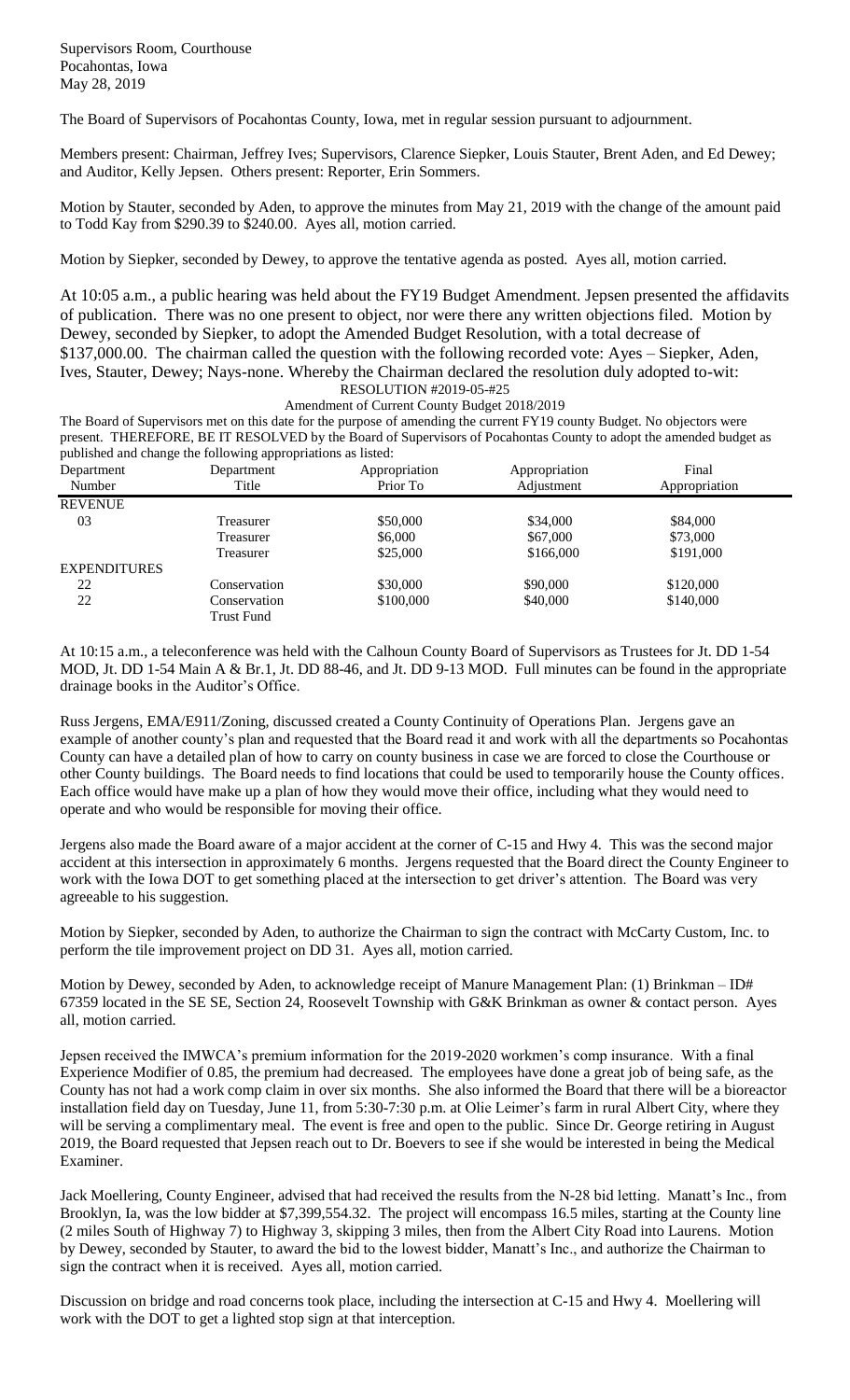| Motion by Siepker, seconded by Aden, to approve the claims as presented. Ayes all, motion carried. The following |  |  |
|------------------------------------------------------------------------------------------------------------------|--|--|
| claims were audited and allowed:                                                                                 |  |  |

| E Ahlrichs<br>Sheila Akridge                                                 | Mileage Training Uniform<br>Leadership Expense | 367.60<br>272.90    | 1<br>1                       |
|------------------------------------------------------------------------------|------------------------------------------------|---------------------|------------------------------|
| Alliant Energy                                                               | Utilities                                      | 115.72              | $\mathbf{1}$                 |
| Am Lung Ass                                                                  | Test Kits                                      | 160.00              | 1                            |
| AP Air Inc<br>Availa Bank                                                    | Parts<br>Self-Funding                          | 49.95<br>518.00     | $\mathbf{1}$<br>1            |
| Bailey Nurseries                                                             | Trees                                          | 719.75              | $\mathbf{1}$                 |
| Belak Farms LLC<br>N Betten                                                  | Well Closure<br>Mileage Training Uniform       | 473.48<br>540.36    | 1<br>$\mathbf{1}$            |
| B H Energy                                                                   | Natural Gas                                    | 481.32              | 3                            |
| Brenda Clark Hamilton Inc                                                    | Leadership Speaker                             | 2218.66             | $\mathbf{1}$                 |
| Campbell Supply<br>Canon Financial Services, Inc                             | Parts<br>Lease                                 | 302.89<br>87.12     | $\mathbf{1}$<br>$\mathbf{1}$ |
| S Cash                                                                       | Mileage training Uniform                       | 106.54              | $\mathbf{1}$                 |
| CID<br>CID                                                                   | t paper/teri wipes<br>Office Supplies          | 249.00<br>83.00     | $\mathbf{1}$<br>$\mathbf{1}$ |
| Century Link                                                                 | Phone                                          | 313.04              | 2                            |
| CenturyLink                                                                  | Viper 911 Upgrade                              | 317.16              | 1                            |
| Cintas<br>CJ Cooper & Asso                                                   | Supplies<br>Annual Fee                         | 103.18<br>70.00     | $\mathbf{1}$<br>$\mathbf{1}$ |
| Compass Health                                                               | Supplies                                       | 260.00              | $\mathbf{1}$                 |
| J Conlin<br>J Conlin                                                         | Mileage Training<br>Phone                      | 465.44<br>50.00     | 1<br>$\overline{c}$          |
| Counsel                                                                      | Copier                                         | 40.27               | $\mathbf{1}$                 |
| Counsel                                                                      | Copier Maint                                   | 26.61               | $\mathbf{1}$                 |
| Counsel<br>Country Inn                                                       | Maintenance<br>Lodging                         | 105.41<br>601.44    | 1<br>1                       |
| Po Co Sec Rd                                                                 | Fuel                                           | 791.59              | $\mathbf{1}$                 |
| B Dahl                                                                       | Phone                                          | 50.00               | 2                            |
| Dell Marketing L P c/o Dell US laptop/monitor/KA 1031405<br>Hailey D Douglas | Mileage Training                               | 2001.17<br>123.72   | 1<br>1                       |
| Electronic Special                                                           | Equipment                                      | 1179.38             | 1                            |
| EMC                                                                          | Supplies                                       | 346.47              | 1<br>1                       |
| Family Table<br>Farm & Home                                                  | Leadership Lunch<br>Supplies                   | 280.00<br>648.42    | 2                            |
| Fastlane Motor Parts                                                         | hand soap                                      | 24.51               | 1                            |
| Feld Fire<br>D Ferguson                                                      | Fire Ext Test<br>Phone                         | 25.00<br>50.00      | 1<br>2                       |
| Dennis P Fitchett                                                            | Mileage                                        | 150.51              | 1                            |
| Force America                                                                | Parts                                          | 214.71              | $\mathbf{1}$                 |
| Ford Construction<br>Galls                                                   | Construction<br>Uniform                        | 27175.63<br>38.52   | $\mathbf{1}$<br>$\mathbf{1}$ |
| Great American Financial Serv                                                | Lease                                          | 233.22              | 2                            |
| Katelyn R Helgevold                                                          | Expenses                                       | 6.41<br>526.34      | $\mathbf{1}$<br>1            |
| Barbra J Hinners<br>Hannah G Hubbell                                         | Mileage<br>Phone                               | 50.00               | $\overline{c}$               |
| J Hubbell                                                                    | Feed                                           | 29.89               | $\mathbf{1}$                 |
| J Huegerich<br>HyVee AR                                                      | Mileage<br>Jail Meds                           | 232.45<br>77.99     | $\mathbf{1}$<br>$\mathbf{1}$ |
| IACCP                                                                        | Member Dues                                    | 2000.00             | $\mathbf{1}$                 |
| IA Lakes Elec                                                                | Utilities                                      | 404.00              | 2                            |
| <b>IACCVSO</b><br>ILEA                                                       | Dues<br>Training                               | 50.00<br>150.00     | 1<br>1                       |
| Iowa State Bar Association                                                   | Dues                                           | 260.00              | $\mathbf{1}$                 |
| ISAC                                                                         | Payroll                                        | 1482.00             | 1<br>$\mathbf{1}$            |
| Jacks OK Tire<br>K Jepsen                                                    | Tires/Parts<br>Meeting Expense                 | 523.08<br>13.77     | 1                            |
| K Jepsen                                                                     | Supplies                                       | 13.86               | $\mathbf{1}$                 |
| Amy M Johnson<br>K Johnson                                                   | Mileage<br>Supplies                            | 528.40<br>17.10     | 1<br>$\mathbf{1}$            |
| Keep IA Beautiful                                                            | Consulting Services                            | 350.00              | 1                            |
| Brooke A Krips                                                               | Phone                                          | 50.00               | 2                            |
| B Larsen<br>House of Print                                                   | Meal Reimb<br>Forms                            | 7.74<br>53.63       | 1<br>$\mathbf{1}$            |
| Laurens Municipal                                                            | utilities/Laurens                              | 179.06              | 1                            |
| Machine Shop<br>Machine Shop                                                 | labor/welding/welder rpr                       | 198.95<br>24.26     | $\mathbf{1}$<br>1            |
| Machine Shop                                                                 | torch guage<br>Supplies                        | 428.65              | $\mathbf{1}$                 |
| Mangold Environ                                                              | Water Test                                     | 735.00              | 1                            |
| Martin Marietta<br>Martin Marietta                                           | Aggregate<br>Road Rock                         | 638.42<br>333.61    | $\mathbf{1}$<br>1            |
| Messenger                                                                    | Ad                                             | 25.00               | $\mathbf{1}$                 |
| Metal Culverts                                                               | Parts<br>Maintenance                           | 10975.75<br>1876.24 | 1<br>1                       |
| Meyer Electric<br>MidAmeri Energy                                            | Electricity                                    | 69.70               | 1                            |
| MidAmeri Energy                                                              | Palmer Int. lts                                | 64.51               | 1                            |
| MidAmeri Energy<br>Murphy Tractor                                            | Palmer/elec<br>Parts                           | 38.78<br>245.63     | 1<br>1                       |
| Megan S Myers                                                                | Mileage Training Uniform                       | 143.53              | 1                            |
| Office Depot                                                                 | Supplies                                       | 50.06               | $\mathbf{1}$                 |
| Office Elements<br>Office Elements                                           | Office Supplies<br>Paper Towels                | 235.75<br>83.50     | 6<br>$\mathbf{1}$            |
| Office Elements                                                              | Supplies                                       | 61.75               | $\overline{2}$               |
| Philips Lifeline<br>PJ Greufe                                                | LifeLine<br>Services                           | 655.90<br>2500.00   | $\mathbf{1}$<br>$\mathbf{1}$ |
| Po Co Home Care                                                              | Home Care                                      | 18958.00            | 3                            |
| Po Co Pub Health                                                             | Services                                       | 75.00               | $\mathbf{1}$                 |
| Poca Abstract<br>Poca Comm Hospital                                          | abstract/RR parcels<br>CPR Class               | 300.00<br>748.00    | $\mathbf{1}$<br>$\mathbf{1}$ |
| Poca Comm Hospital                                                           | Jail Meals                                     | 2422.00             | $\mathbf{1}$                 |
| Poca Ford                                                                    | tire pressure sensor                           | 49.95               | $\mathbf{1}$                 |
| Poca St Bank<br>R & D Body Shop                                              | Rent<br>Maint                                  | 400.00<br>138.75    | 1<br>$\mathbf{1}$            |
| RAM Systems                                                                  | Software Maintenance                           | 565.00              | 1                            |
| Rehab Therapy<br>S Richardson                                                | Therapy<br>Phone                               | 1330.52<br>50.00    | $\mathbf{1}$<br>2            |
| Richardson's Serv                                                            | Maint                                          | 57.55               | $\mathbf{1}$                 |
| V Ricklefs                                                                   | Mileage Training Uniform                       | 218.81              | 1                            |
| Rust's Western<br>P Seehusen                                                 | Uniform<br>reimb for returned CMP              | 185.95<br>268.80    | $\mathbf{1}$<br>1            |
| Seiler App                                                                   | Park Supplies                                  | 68.50               | 1                            |
| K Simacek<br>Sioux Sales Co                                                  | Mileage Training Uniform<br>Uniform            | 191.56<br>277.15    | 1<br>1                       |
|                                                                              |                                                |                     |                              |